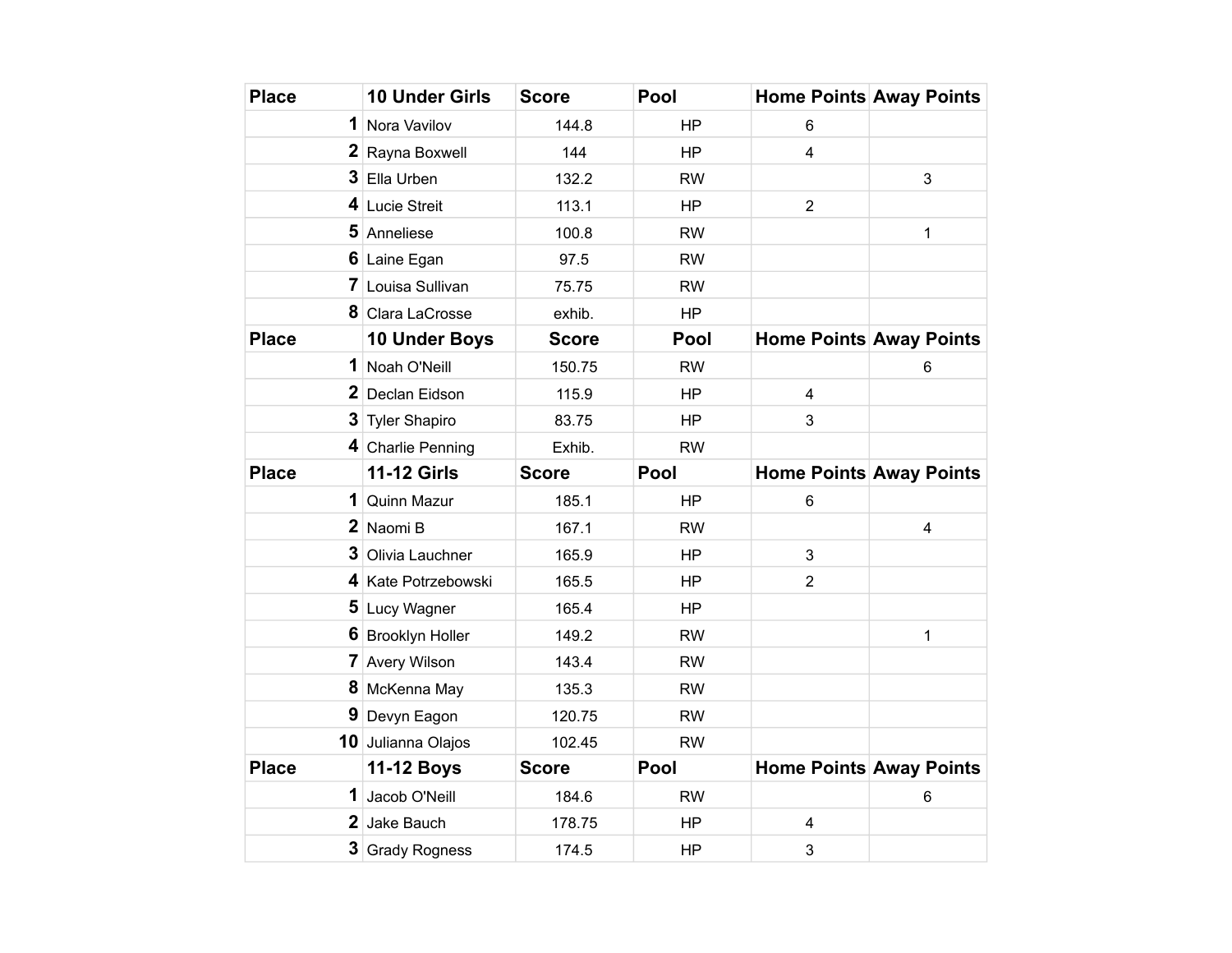|              | 4 Ethan Dendaas      | 163.65       | <b>RW</b> |                                | $\overline{2}$ |
|--------------|----------------------|--------------|-----------|--------------------------------|----------------|
|              | 5 Elliott Wydick     | 155.2        | <b>HP</b> | $\mathbf{1}$                   |                |
|              | 6 Beckett Duggan     | 152.8        | <b>HP</b> |                                |                |
| 7            | Sawyer Bodwin        | 148.35       | <b>RW</b> |                                |                |
|              | 8 Isaac Moreland     | 123.5        | <b>HP</b> |                                |                |
|              | 9 Lucas Crow         | 123.4        | <b>RW</b> |                                |                |
| <b>Place</b> | <b>13-14 Girls</b>   | <b>Score</b> | Pool      | Home Points Away Points        |                |
| 1            | Sofia Galassi        | 170.3        | HP        | $6\phantom{1}$                 |                |
|              | 2 Zoe Brattliee      | 167.1        | <b>RW</b> |                                | 4              |
|              | 3 Claire Wendler     | 163.5        | <b>RW</b> |                                | 3              |
|              | 4 Sierra Jones       | 145.45       | <b>RW</b> |                                | $\overline{2}$ |
|              | 5 Addie Wray         | 143.55       | <b>HP</b> | $\mathbf{1}$                   |                |
|              | 6 Lucy Rogness       | 139.55       | HP        |                                |                |
| 7            | Jane Jensen          | 129.95       | <b>RW</b> |                                |                |
|              | 8 Megan Streeit      | 89.8         | <b>HP</b> |                                |                |
| <b>Place</b> | <b>13-14 Boys</b>    | <b>Score</b> | Pool      | <b>Home Points Away Points</b> |                |
|              | 1 Bosten Boid        | 193.35       | <b>HP</b> | 6                              |                |
| <b>Place</b> | <b>15-18 Women</b>   | <b>Score</b> | Pool      | Home Points Away Points        |                |
|              | 1 Avery Potrzebowski | 225.4        | <b>HP</b> | 6                              |                |
|              | 2 Olivia Davis       | 217.65       | <b>HP</b> | $\overline{\mathbf{4}}$        |                |
|              | 3 Ava Riggins        | 196          | HP        | 3                              |                |
|              | 4 Catie Wieczorek    | 173.4        | <b>HP</b> |                                |                |
|              | 5 Rita Vavilov       | 163.6        | <b>HP</b> |                                |                |
|              | 6 Megg Weiler        | 161.6        | <b>HP</b> |                                |                |
|              | 7 Lexi Quartaro      | 158.5        | <b>HP</b> |                                |                |
|              |                      |              |           |                                |                |
|              | 8 Meghan Rhodes      | 154          | <b>HP</b> |                                |                |
| 9            | Abbey Mutch          | 136.25       | <b>RW</b> |                                | $\overline{2}$ |
|              | 10 Cami Hurley       | 134          | <b>RW</b> |                                | 1              |